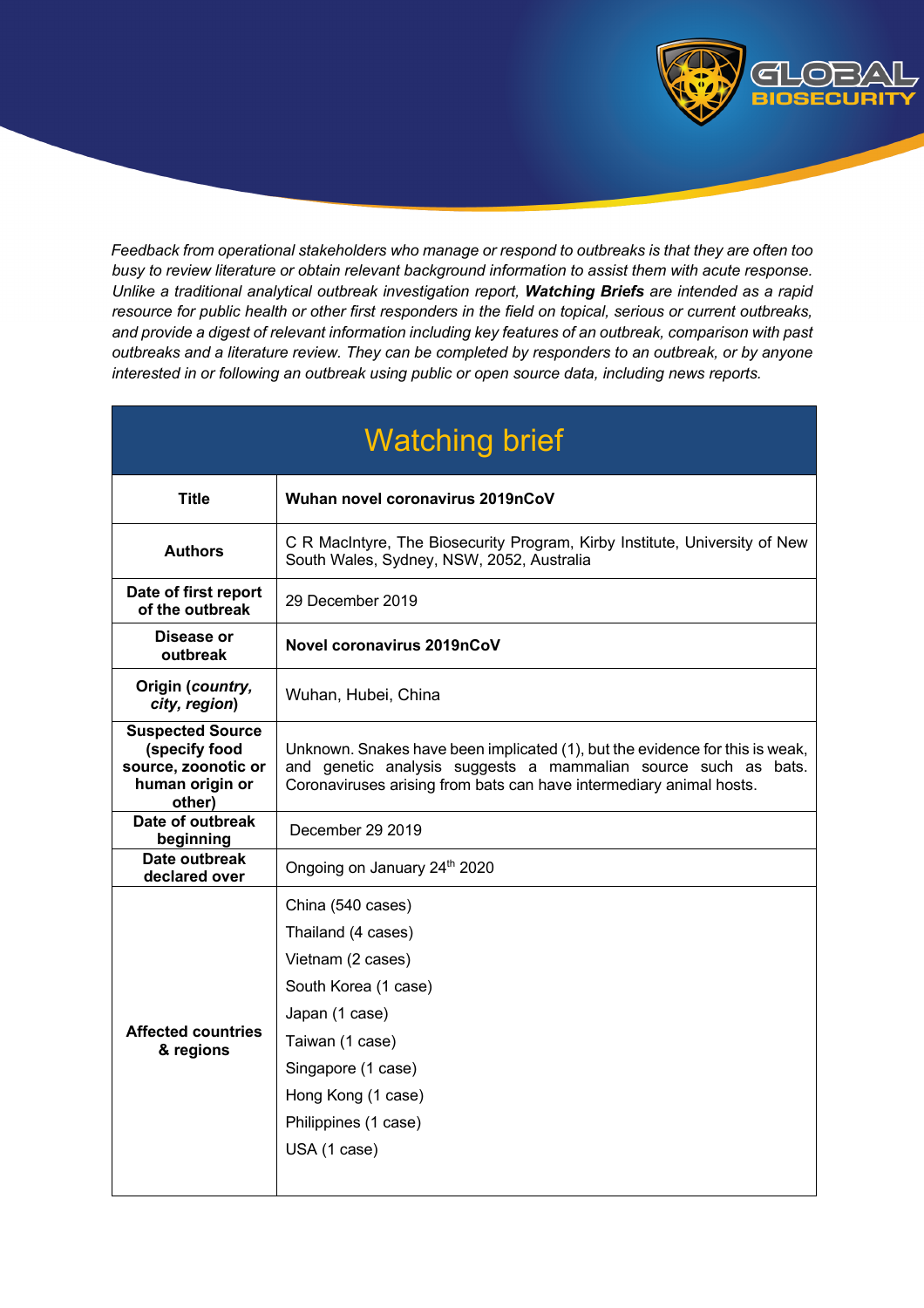

| <b>Number of cases</b><br>(specify at what<br>date if ongoing)                 | 570                                                                                                                                                                                                                                                                                                                                                                                                                                                                                                                                                                                                                                                                                                                                                                                                                              |  |  |  |  |  |
|--------------------------------------------------------------------------------|----------------------------------------------------------------------------------------------------------------------------------------------------------------------------------------------------------------------------------------------------------------------------------------------------------------------------------------------------------------------------------------------------------------------------------------------------------------------------------------------------------------------------------------------------------------------------------------------------------------------------------------------------------------------------------------------------------------------------------------------------------------------------------------------------------------------------------|--|--|--|--|--|
| <b>Clinical features</b>                                                       | Fever, cough, shortness of breath, myalgia. Mild cases may present with a<br>common cold like syndrome, whilst severe cases may develop severe acute<br>respiratory syndrome and pneumonia.                                                                                                                                                                                                                                                                                                                                                                                                                                                                                                                                                                                                                                      |  |  |  |  |  |
| Mode of<br>transmission<br>(dominant mode<br>and other<br>documented<br>modes) | Coronaviruses are respiratory viruses, so can be found in the respiratory<br>tract. Transmission is unknown yet and detailed risk factor analysis data have<br>not yet been published. Most cases appear to be sporadic and are assumed<br>to be from an animal source, with most cases localised to Wuhan and the<br>initial outbreak linked to a fish market with other live animals. There has been<br>some person to person spread, including a family in Guandoing, and a single<br>case which infected 14 health workers. One of the two cases in Vietnam also<br>appears to be spread person-to-person from the index case in Vietnam.<br>SARS was transmitted person-to-person, especially in the hospital setting.<br>MERS CoV has mostly been sporadic, with some person-to-person spread<br>and nosocomial outbreaks. |  |  |  |  |  |
| Demographics of<br>cases                                                       | All cases are adults, with males and females equally affected. Anecdotal<br>reports that people with chronic conditions are more at risk. No cases have<br>been reported in children at this stage. The majority of the cases are in China,<br>mainly in Wuhan.                                                                                                                                                                                                                                                                                                                                                                                                                                                                                                                                                                  |  |  |  |  |  |
| <b>Case fatality rate</b><br>(CFR)                                             | Ranges from 2-3% depending on changes in daily case and death counts.                                                                                                                                                                                                                                                                                                                                                                                                                                                                                                                                                                                                                                                                                                                                                            |  |  |  |  |  |
| <b>Complications</b>                                                           | Severe pneumonia, respiratory failure, death.                                                                                                                                                                                                                                                                                                                                                                                                                                                                                                                                                                                                                                                                                                                                                                                    |  |  |  |  |  |
| <b>Available</b><br>prevention                                                 | A vaccine is being developed by the National Institutes for Health in the USA<br>and by other companies. A MERS CoV vaccine has been developed(2) and<br>is a high priority for the WHO and Coalition for Epidemic Preparedness<br>Initiatives. Whether the MERS vaccine has cross protection against<br>2019nCoV is unknown.                                                                                                                                                                                                                                                                                                                                                                                                                                                                                                    |  |  |  |  |  |
| <b>Available treatment</b>                                                     | Supportive treatment only. Intensive care, ventilation and ECMO may be<br>used for severe pneumonia and respiratory failure. Broad spectrum antivirals<br>may have effectiveness against coronaviruses but are untested against<br>2019nCoV.(3)                                                                                                                                                                                                                                                                                                                                                                                                                                                                                                                                                                                  |  |  |  |  |  |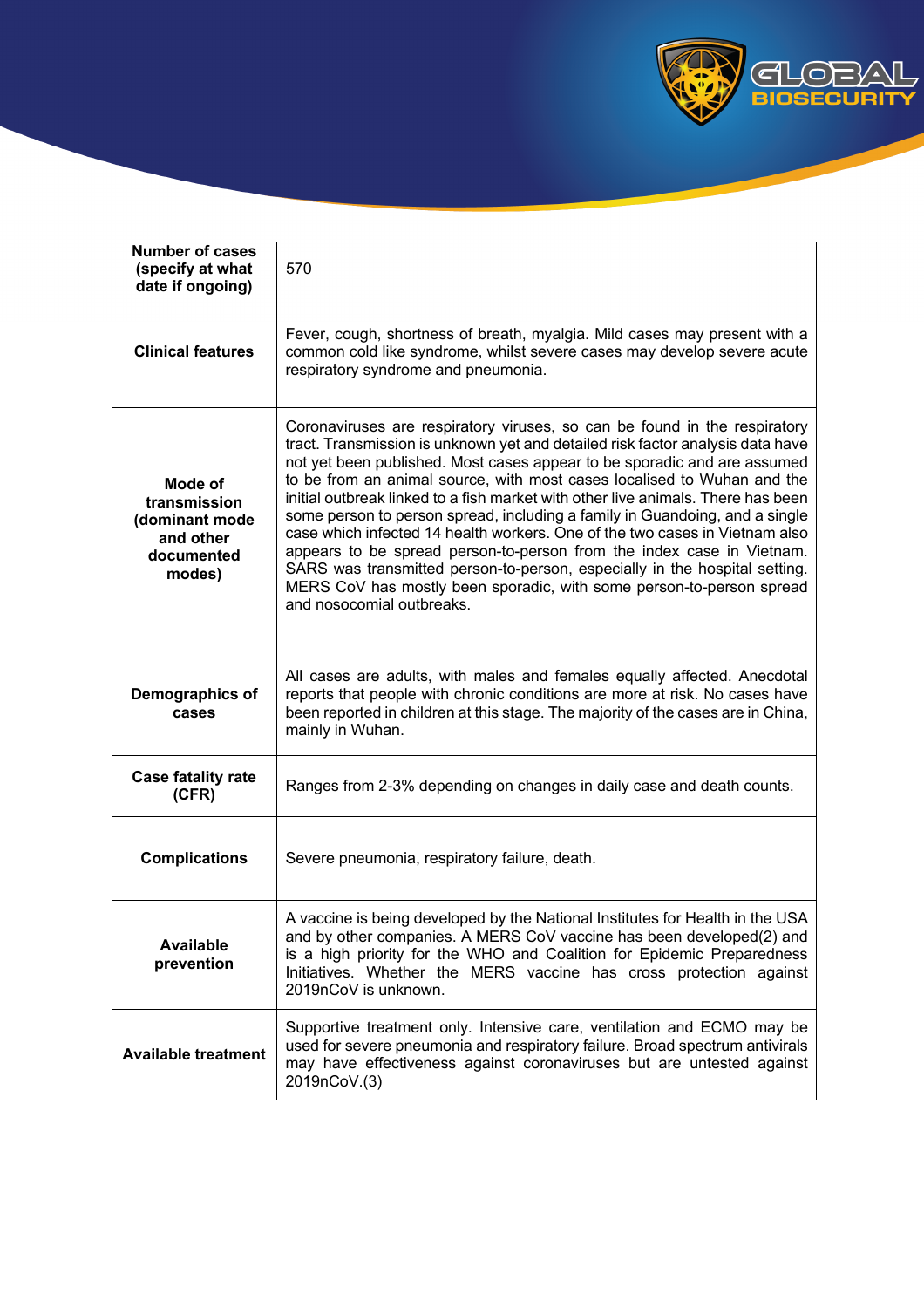

| <b>Comparison with</b><br>past outbreaks      | This is a new infection, so it can only be compared with SARS and MERS<br>CoV.                                                                                                                                                                                                                                                                                                                                                                                                                                                             |  |  |  |  |  |  |
|-----------------------------------------------|--------------------------------------------------------------------------------------------------------------------------------------------------------------------------------------------------------------------------------------------------------------------------------------------------------------------------------------------------------------------------------------------------------------------------------------------------------------------------------------------------------------------------------------------|--|--|--|--|--|--|
|                                               | It appears less infectious than SARS, which had a R0 of 2. It may be closer<br>to MERS CoV, which has a R0 close to 1, in terms of transmission. In terms<br>of case fatality rate (CFR), the CFR with SARS was 12%, MERS CoV 26%<br>and 2019nCoV appears to be about 2-3% based on informal reports of cases<br>and deaths.                                                                                                                                                                                                               |  |  |  |  |  |  |
|                                               | The transmission appears mixed (like MERS CoV), with mostly sporadic or<br>point-source cases and some propagated transmission from person to<br>person. With SARS, travel-related cases in other countries frequently caused<br>satellite epidemics with clear person to person transmission in Hong Kong,<br>Vietnam, Singapore and Canada. This has not been seen so far with the new<br>coronavirus. With MERS, the only outbreak outside of the Kingdom of Saudi<br>Arabia was in South Korea, and over 60% of cases are sporadic.(4) |  |  |  |  |  |  |
| <b>Unusual features</b>                       | The source of infection remains unknown, although it is geographically in the<br>city of Wuhan, Hubei, China.                                                                                                                                                                                                                                                                                                                                                                                                                              |  |  |  |  |  |  |
|                                               | Transmission appears mainly point-source in the city of Wuhan, particularly<br>linked to a seafood market which also sells other live animals. There has<br>been some person-to-person spread, but like MERS CoV, most travel related<br>cases imported to other countries have not caused satellite epidemics.                                                                                                                                                                                                                            |  |  |  |  |  |  |
|                                               | China took the extraordinary measure of locking down Wuhan and other cities<br>on January 23rd 2020, thereby reducing travel out of the disease epicentre.<br>Given the timing of this epidemic around the Chinese Lunar New Year (Spring<br>festival), when travel is at a peak, this would reduce the risk of travel-related<br>importations of cases to other parts of China and the world.                                                                                                                                             |  |  |  |  |  |  |
|                                               | The phylogenetic analysis suggests low diversity (ie that the virus is not<br>mutating rapidly) and a relatively recent origin of the virus.                                                                                                                                                                                                                                                                                                                                                                                               |  |  |  |  |  |  |
|                                               | The key questions around this epidemic are:                                                                                                                                                                                                                                                                                                                                                                                                                                                                                                |  |  |  |  |  |  |
| <b>Critical analysis and</b><br>key questions | 1. What is the source? Identifying the source can help curtail the<br>epidemic.<br>2. What is the dominant mode of transmission and what other modes<br>of transmission are possible? This will inform optimal disease control<br>strategies.<br>3.<br>What are the risk factors for disease? A case-control analysis is<br>required to determine sociodemographic, clinical, behavioural and<br>other risk factors.                                                                                                                       |  |  |  |  |  |  |
|                                               | A modelling study suggests that, based on the number of travel-related<br>cases, there could be 1000 to 9000 undetected cases of 2019nCoV. (5). A<br>similar modelling estimation of a large proportion of undetected,<br>asymptomatic or mild cases was made for MERS CoV, (6) but not supported<br>by active screening studies or serological surveys of humans in affected<br>areas.(7,8). Serological surveys in Wuhan will help determine how much mild<br>or asymptomatic infection there may be.                                    |  |  |  |  |  |  |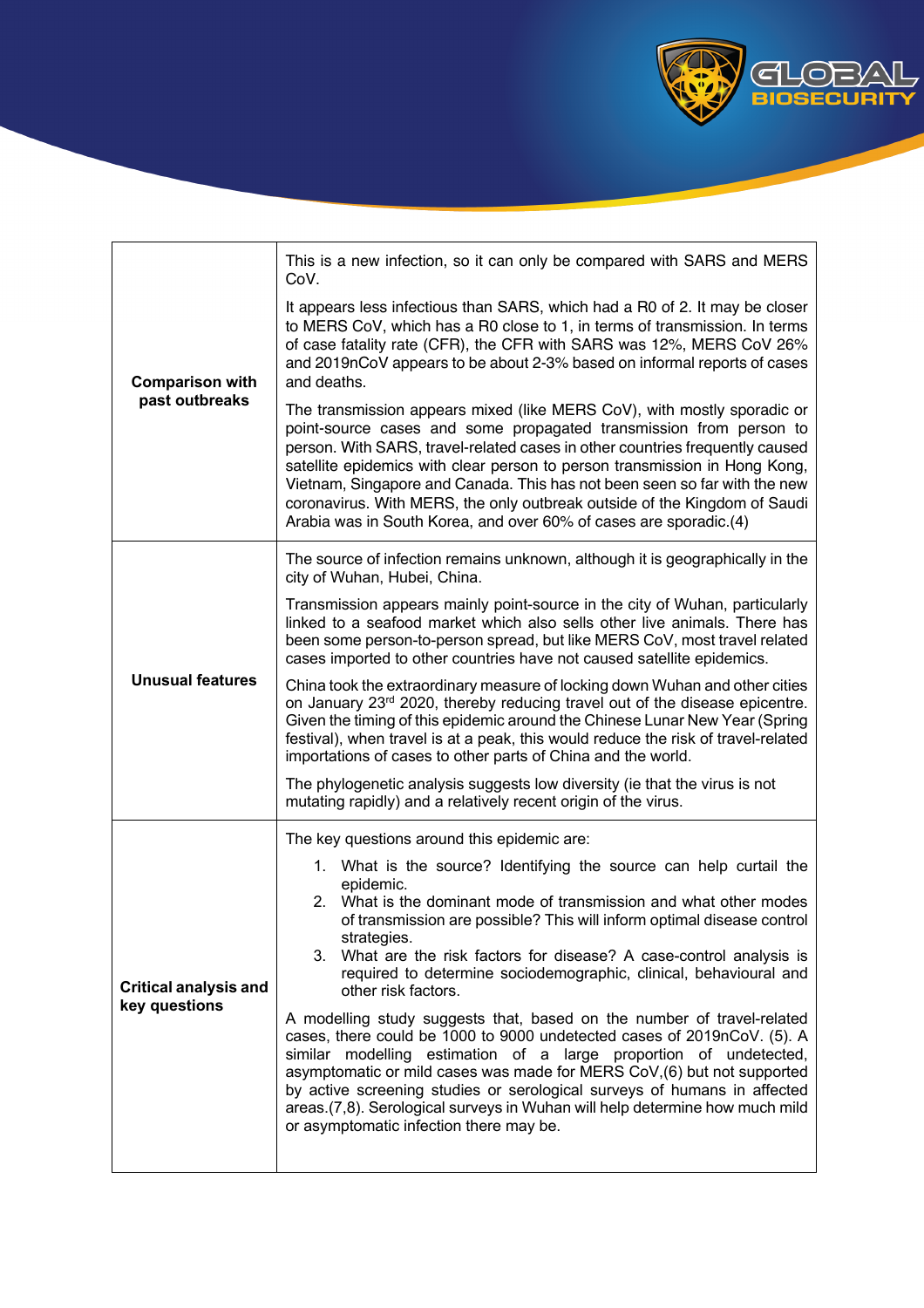

|                   | Until the questions above are answered, the main disease control strategies<br>should focus on                                                                                                                                                                                                                                                                                                                                                                                                                                                                                                                                                                                                                                                                                                                                                                                                                                                                                                                                                                                                                                                                                                                                                                                                                                                                                                                                                                                                                                                                                                                                                                                                                                                                                                                                                                                                                                                                                                                                                                                                                                                                                                                                                                                                                                                                                                                                                                      |  |  |  |  |  |  |
|-------------------|---------------------------------------------------------------------------------------------------------------------------------------------------------------------------------------------------------------------------------------------------------------------------------------------------------------------------------------------------------------------------------------------------------------------------------------------------------------------------------------------------------------------------------------------------------------------------------------------------------------------------------------------------------------------------------------------------------------------------------------------------------------------------------------------------------------------------------------------------------------------------------------------------------------------------------------------------------------------------------------------------------------------------------------------------------------------------------------------------------------------------------------------------------------------------------------------------------------------------------------------------------------------------------------------------------------------------------------------------------------------------------------------------------------------------------------------------------------------------------------------------------------------------------------------------------------------------------------------------------------------------------------------------------------------------------------------------------------------------------------------------------------------------------------------------------------------------------------------------------------------------------------------------------------------------------------------------------------------------------------------------------------------------------------------------------------------------------------------------------------------------------------------------------------------------------------------------------------------------------------------------------------------------------------------------------------------------------------------------------------------------------------------------------------------------------------------------------------------|--|--|--|--|--|--|
|                   | 1. Enhanced disease surveillance to detect new cases early<br>2. Travel - the main route of global spread. Strategies include airport<br>screening, health communication to passengers at risk, reduction or<br>prevention of travel (such as the lock down of Wuhan which occurred<br>on January 23rd 2020).<br>Hospitals and the health system - both SARS and MERS CoV<br>3.<br>caused nosocomial outbreaks. Patients with 2019nCoV will present<br>to the health system, and if they are not suspected as cases and<br>isolated rapidly, they may infect others. Triage, isolation and infection<br>control are key, as well as personal protective equipment (PPE) for<br>health care workers. Health workers paid a heavy price with SARS,<br>with many preventable deaths due to delayed diagnosis or<br>inadequate PPE.                                                                                                                                                                                                                                                                                                                                                                                                                                                                                                                                                                                                                                                                                                                                                                                                                                                                                                                                                                                                                                                                                                                                                                                                                                                                                                                                                                                                                                                                                                                                                                                                                                     |  |  |  |  |  |  |
| <b>References</b> | Ji, W., Wang, W., Zhao, X., Zai, J. and Li, X. (2020), Homologous<br>1.<br>recombination within the spike glycoprotein of the newly identified<br>coronavirus may boost cross-species transmission from snake to<br>Med<br>Virol.<br>Author<br>Manuscript.<br>human.<br>J<br>Accepted<br>DOI:<br>https://doi.org/10.1002/jmv.25682<br>Modjarrad K, Roberts CC, Mills KT, Castellano AR et al. Safety and<br>2.<br>immunogenicity of an anti-Middle East respiratory syndrome coronavirus<br>DNA vaccine: a phase 1, open-label, single-arm, dose-escalation trial.<br>Infectious<br>Diseases.<br>Lancet<br>2019;19:<br>P1013-1022.<br>DOI:<br>https://doi.org/10.1016/S1473-3099(19)30266-X<br>Sheahan TP, Sims AC, Leist SR, et al. Comparative therapeutic<br>3.<br>efficacy of remdesivir and combination lopinavir, ritonavir, and interferon<br>MERS-CoV.<br>Nat<br>Commun.<br>2020;11(1):222.<br>beta<br>against<br>doi:10.1038/s41467-019-13940-6. DOI: https://doi.org/10.1038/s41467-<br>019-13940-6<br>Chen X, Chughtai AA, Dyda A & MacIntyre CR (2017) Comparative<br>4.<br>epidemiology of Middle East respiratory syndrome coronavirus (MERS-<br>CoV) in Saudi Arabia and South Korea, Emerging Microbes & Infections,<br>6:1, 1-6, DOI: https://doi.org/10.1038/emi.2017.40<br>5.<br>Imai N, Dorigatti I, Cori A, Donnelly C, Riley C, Ferguson NM. Report 2:<br>Estimating the potential total number of novel Coronavirus cases in<br>Wuhan City, China. 22 January 2020 - Imperial College London. WHO<br>Collaborating Centre for Infectious Disease Modelling. MRC Centre for<br>Global Infectious Disease Analysis, J-IDEA, Imperial College London,<br>UK.<br>https://www.imperial.ac.uk/mrc-global-infectious-disease-<br>analysis/news--wuhan-coronavirus/<br>Cauchemez S, Van Kerkhove MD, Riley S, Donnelly CA, Fraser C,<br>6.<br>Ferguson NM (2013) Transmission scenarios for Middle East respiratory<br>syndrome coronavirus (MERS-CoV) and how to tell them apart. Euro<br>Surveill 18(24): pii=20503<br>Joseph C et al (2013) Highlights and conclusions from the technical<br>7.<br>consultative meeting on novel coronavirus infection, Cairo, Egypt, 14-<br>16 January 2013. East Mediterr Health J 19(Suppl 1):S68-S74. DOI:<br>https://doi.org/10.26719/2013.19.supp1.S68<br>Aburizaiza AS, Mattes FM, Azhar EI, Hassan AM, Memish ZA, Muth D<br>8.<br>et al (2014) Investigation of anti-MERS-Coronavirus antibodies in blood |  |  |  |  |  |  |